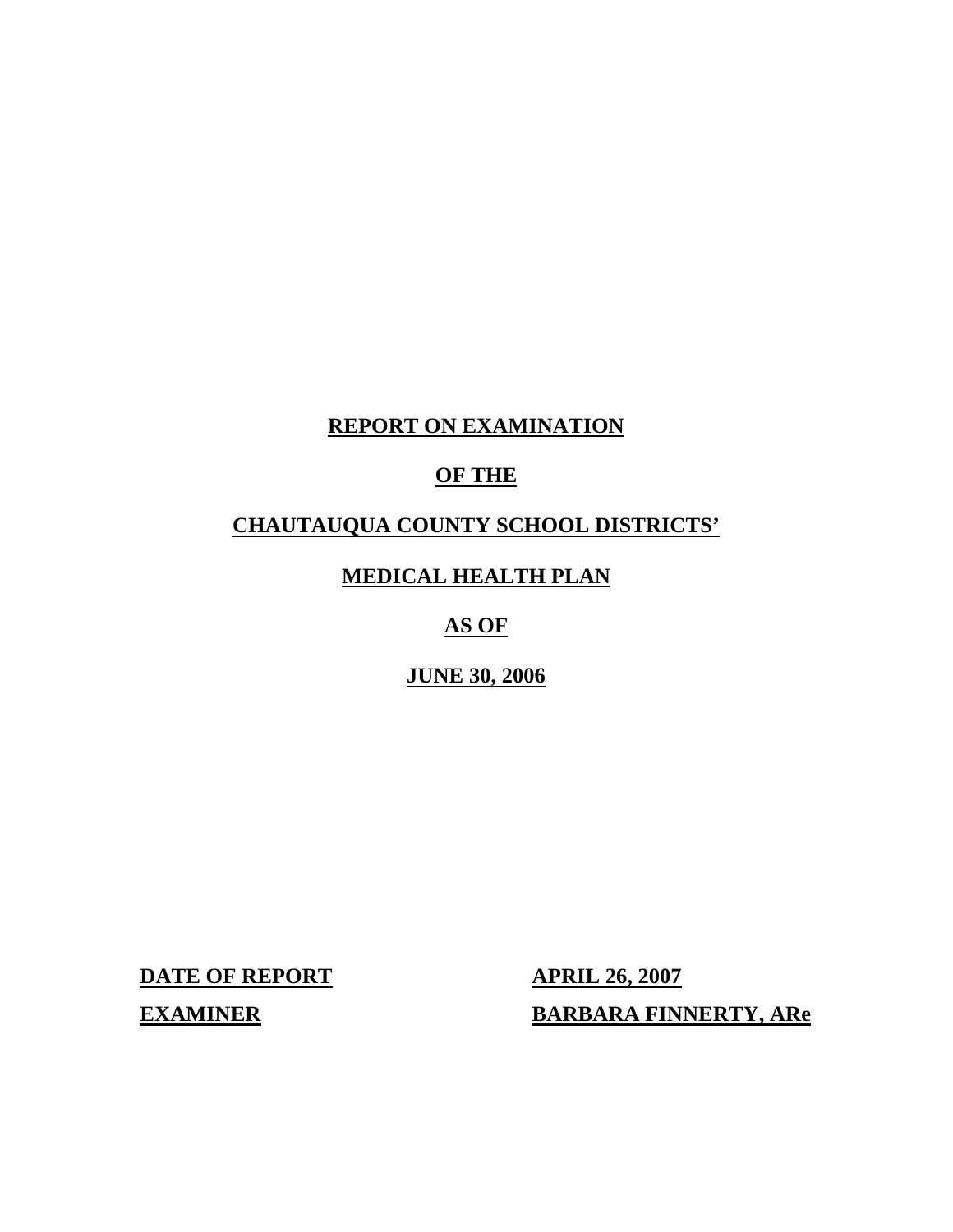# **TABLE OF CONTENTS**

2

# **ITEM NO**

# **PAGE NO.**

| 1. | Scope of examination                                                                                                                               | $\overline{2}$       |
|----|----------------------------------------------------------------------------------------------------------------------------------------------------|----------------------|
| 2. | Executive summary                                                                                                                                  | 3                    |
| 3. | Description of Plan                                                                                                                                | 3                    |
|    | A. Management<br>B. Territory and plan of operation<br>C. Reinsurance                                                                              | 6<br>9<br>9          |
| 4. | <b>Financial Statements</b>                                                                                                                        | 11                   |
|    | A. Balance sheet<br>B. Statement of revenues and expenses<br>C. Net worth                                                                          | 11<br>12<br>12       |
| 5. | Claims payable                                                                                                                                     | 13                   |
| 6  | Market conduct activities                                                                                                                          | 13                   |
|    | A. Claims processing and payment practices<br>B. Rating<br>C. Policy forms/benefits<br>D. Complaints, grievances utilization review and<br>appeals | 13<br>17<br>17<br>18 |
| 7. | Compliance with Report on Organization                                                                                                             | 19                   |

[8. Summary of comments and recommendations](#page-21-0) 20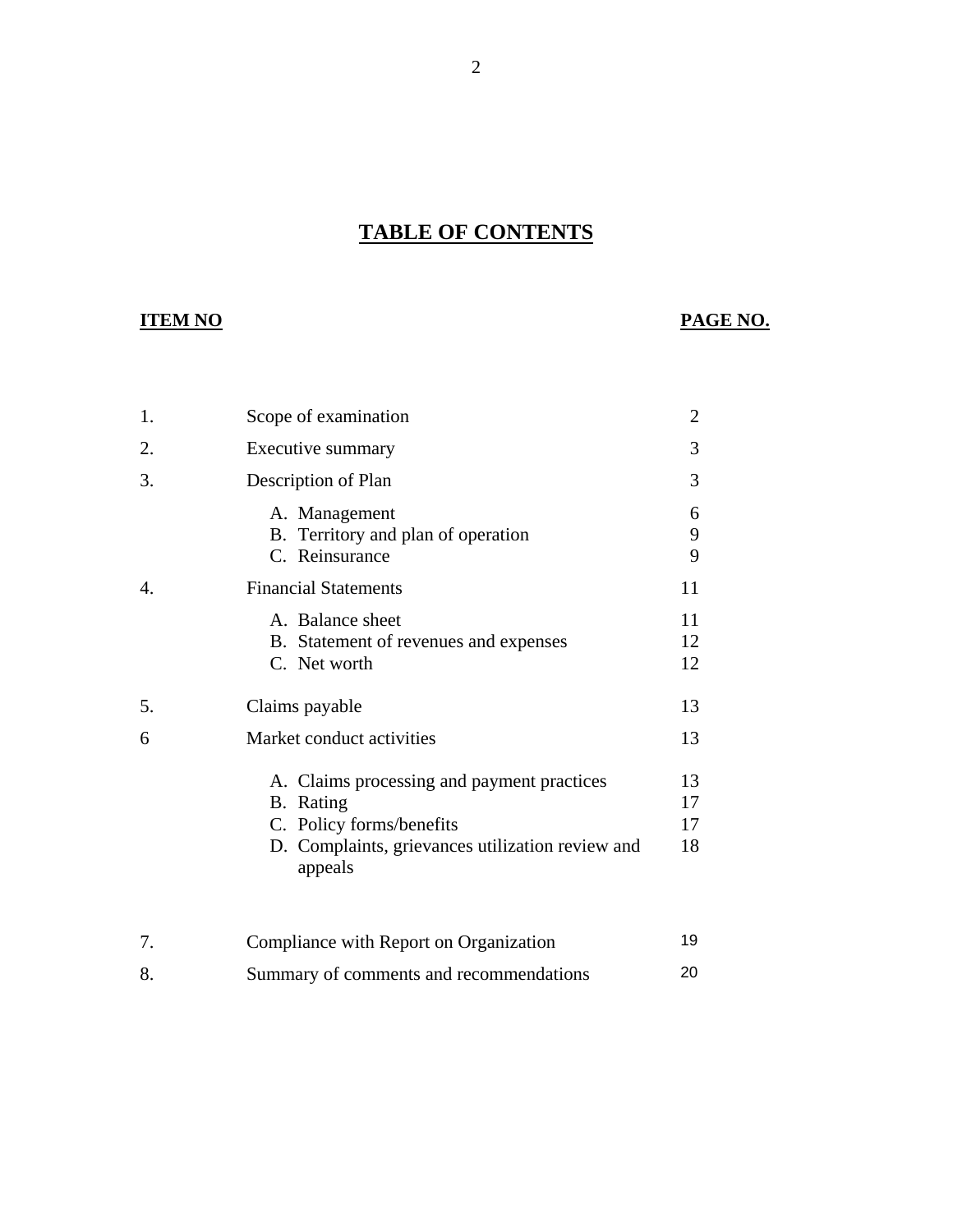

STATE OF NEW YORK INSURANCE DEPARTMENT 25 BEAVER STREET NEW YORK, NEW YORK, 10004

ELIOT SPITZER ERIC DINALLO<br>
Governor Superintendent of Ins Superintendent of Insurance

April 26, 2007

Honorable Eric Dinallo Superintendent of Insurance Albany, NY 12257

Sir:

Pursuant to the requirements of the New York Insurance Law, and in compliance with the instructions contained in Appointment Number 22540 dated September 6, 2006, attached hereto, I have made an examination into the condition and affairs of Chautauqua County School Districts' Medical Health Plan as of June 30, 2006 a not-for-profit municipal cooperative health benefit plan licensed pursuant to the provisions of Article 47 of the New York Insurance Law. The following report is respectfully submitted.

The examination was conducted at the Plan's home office located at 513 West Third Street, Jamestown, New York.

Whenever the designation the "Plan" appears herein without qualification, it should be understood to refer to Chautauqua County School Districts' Medical Health Plan.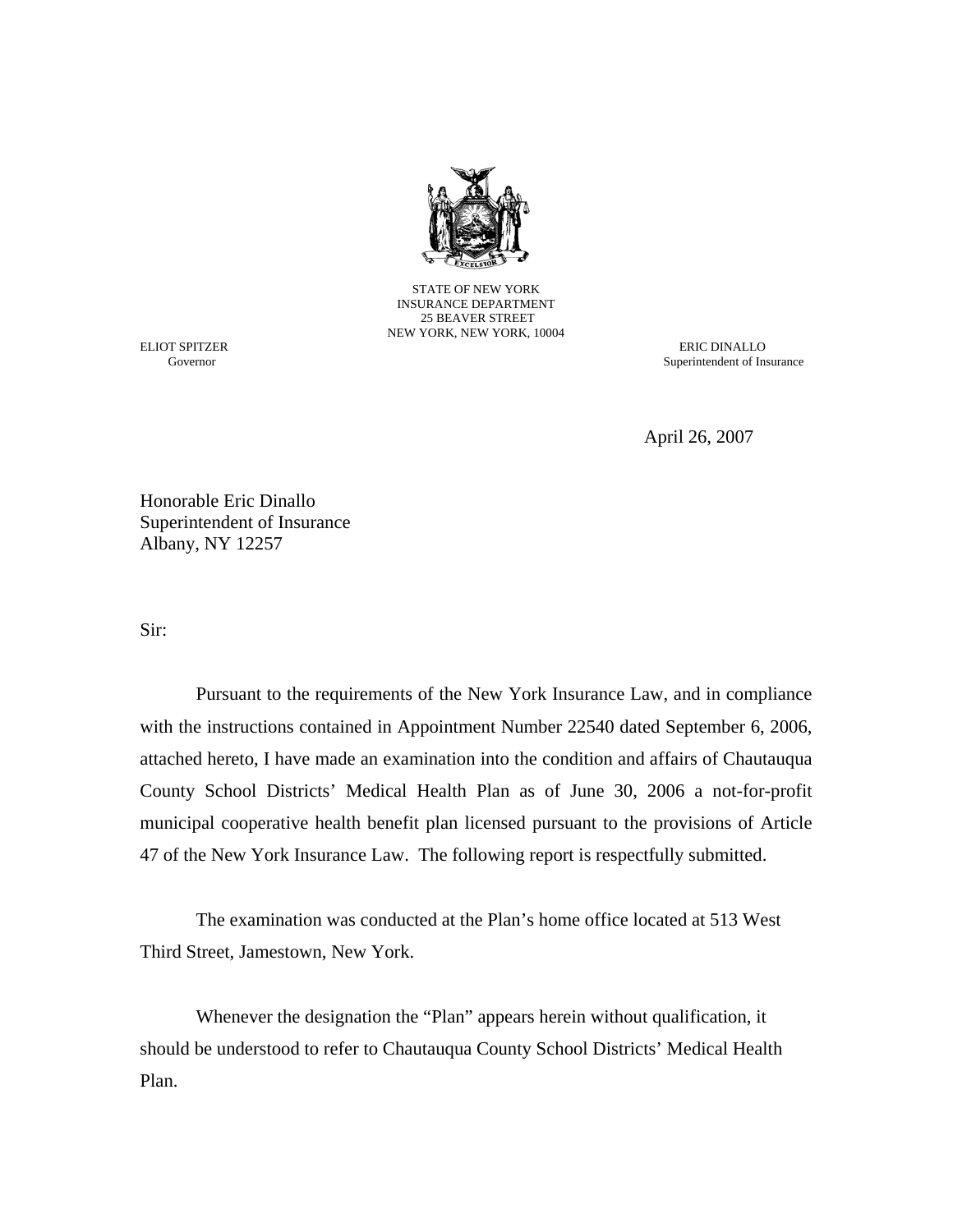#### **1. SCOPE OF EXAMINATION**

The previous on-organization examination was conducted as of June 30, 2001. This examination covers the five year period from July 1, 2001 through June 30, 2006. Transactions occurring subsequent to this period were reviewed where deemed appropriate by the examiner.

The examination comprised a complete verification of assets and liabilities as of June 30, 2006, in accordance with Statutory Accounting Principles, as adopted by the New York Insurance Department, a review of income and disbursements deemed necessary to accomplish such verification and utilized, to the extent considered appropriate, work performed by the Plan's independent certified public accountant. A review or audit was also made of the following items as called for in the Examiners Handbook of the National Association of Insurance Commissioners:

> History of the Plan Management and control Corporate records Fidelity bonds and other insurance Territory and plan of operation Growth of Company Business in force Loss experience Accounts and records Treatment of policyholders and claimants

A review was also made to ascertain what action was taken by the Plan with regard to comments and recommendations contained in the prior report on organization.

2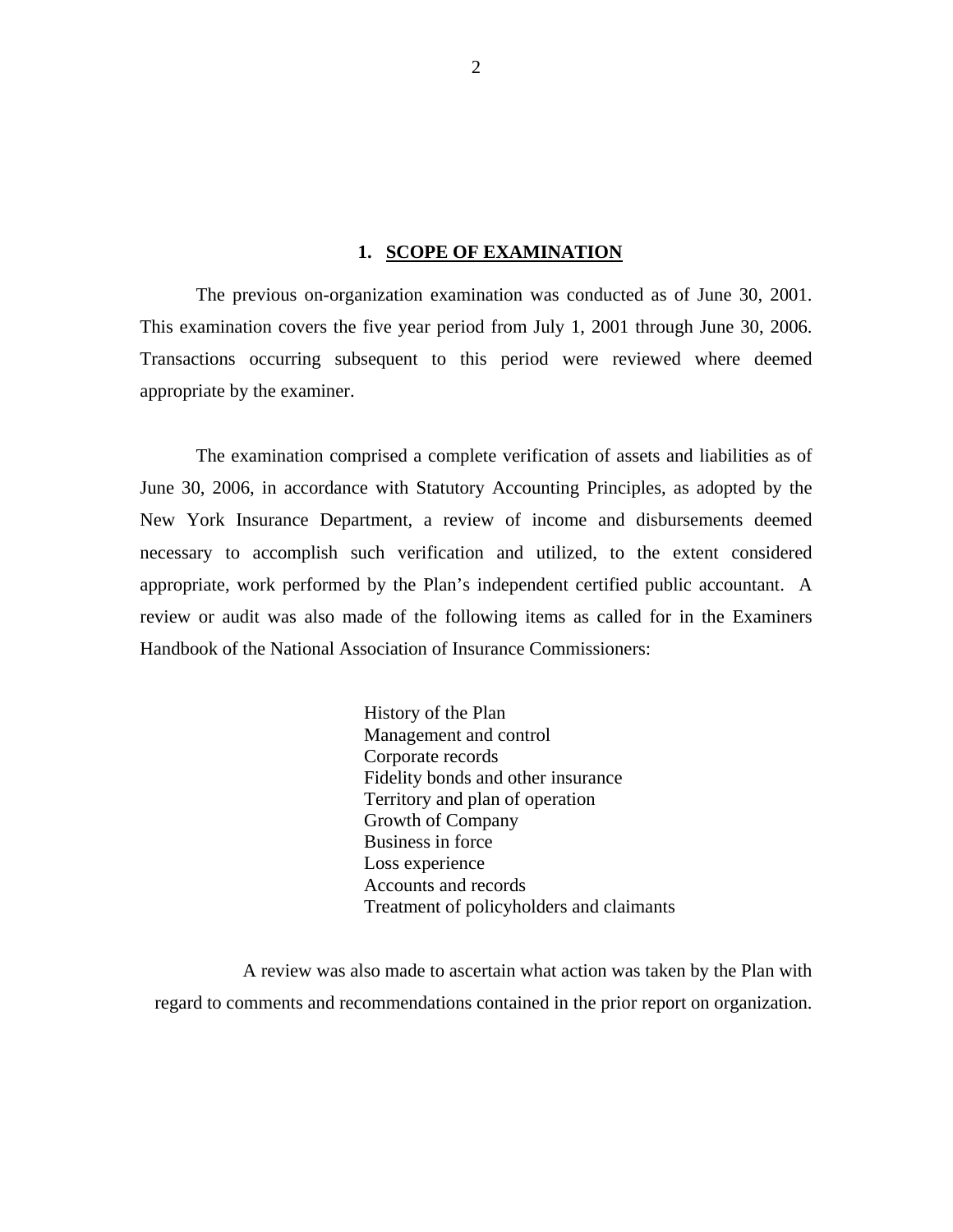<span id="page-4-0"></span>This report on examination is confined to financial statements and comments on those matters which involve departures from laws, regulations or rules, or that are deemed to require explanation or description.

#### **2. EXECUTIVE SUMMARY**

The results of this examination revealed certain operational deficiencies that directly impacted the Plan's compliance with the New York Insurance Laws and Regulations. Significant findings relative to this examination are as follows:

- The Plan did not obtain a waiver from the New York Insurance Department prior to discontinuing its aggregate insurance coverage which is required to be maintained pursuant to Sections  $4707(a)(1) \& (2)$  of the New York Insurance Law.
- The Plan did not obtain approval from the New York State Insurance Department ("NYSID") prior to offering its PPO and POS products in accordance with Section 4709(b) of the New York Insurance Law. Subsequently, the Plan received approval relative to its POS product. The Plan is currently in the process of obtaining approval of the PPO product. .
- A network does not exist in all geographic areas for the POS product. This coverage limitation needs to be fully and fairly disclosed to all prospective subscribers offered the POS product. .

#### **3. DESCRIPTION OF THE PLAN**

The Chautauqua County School Districts' Medical Health Plan ("CCSDMHP") commenced business on April 1, 1981. The Plan is a Municipal Cooperative Health Benefit Plan licensed under Article 47 of the New York Insurance Law. In accordance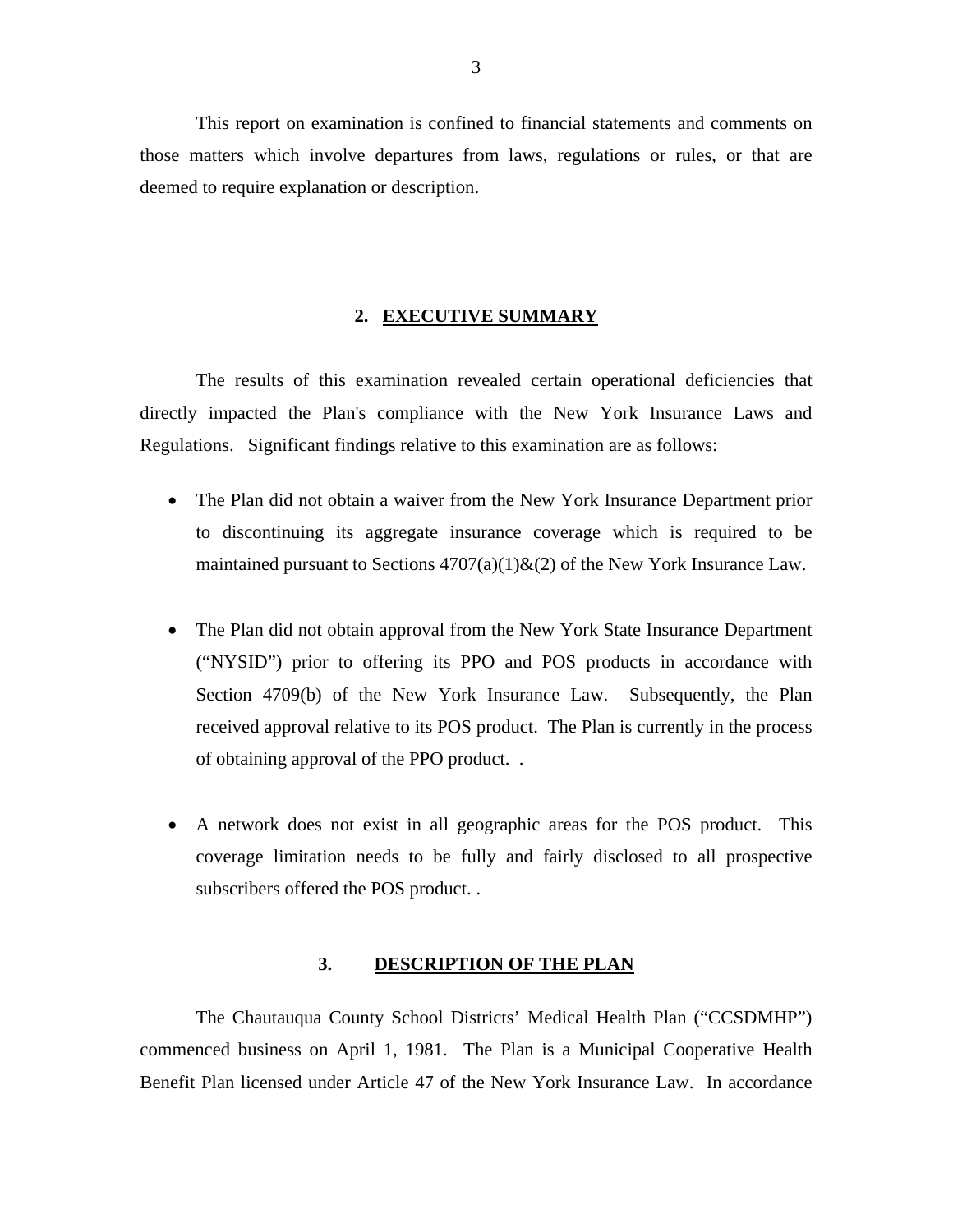with the Municipal Cooperative Agreement, each of the participants have agreed to share the costs and assume the liabilities for hospital, surgical, prescription drug, chiropractic, dental, vision, and major medical benefits provided under the Plan. Administration for the Plan is provided by a third party administrator, Veracity Benefits by Design.

There are currently eighteen (18) school districts and one BOCES participating in the Plan. The Plan participants are as follows:

| <b>Bemus Point Central School</b>   | <b>Frewsburg Central Schools</b>    |
|-------------------------------------|-------------------------------------|
| <b>Brocton Central Schools</b>      | <b>Jamestown City Schools</b>       |
| <b>Falconer Central Schools</b>     | Panama Central Schools              |
| Cassadaga Valley Central Schools    | <b>Pine Valley Central School</b>   |
| Chautauqua Lake Central Schools     | <b>Ripley Central Schools</b>       |
| <b>Clymer Central Schools</b>       | <b>Sherman Central Schools</b>      |
| <b>Dunkirk City Schools</b>         | <b>Silver Creek Central Schools</b> |
| Erie-2-Chautauqua-Cattaraugus BOCES | Southwestern Central Schools        |
| <b>Forestville Central Schools</b>  | <b>Westfield Central Schools</b>    |
| Fredonia Central Schools            |                                     |

The Plan provides coverage through self-insurance administered by a third party administrator in accordance with the Summary Plan Description to covered employees, retirees and their eligible dependents as defined in the plan booklet.

As of June 30, 2006, the Plan had entered into the following agreements for services.

> forms, access to HealthNow's network of participating providers. • HealthNow New York Inc.  $d/b/a$  Blue Cross and Blue Shield of Western New York ("HealthNow") provides third party claim adjudication and claim administration. The claim administration performed by HealthNow includes the preparation and distribution of identification cards, maintenance of appropriate records on each participant to administer the Plan, preparation and distribution of enrollment forms and benefit claim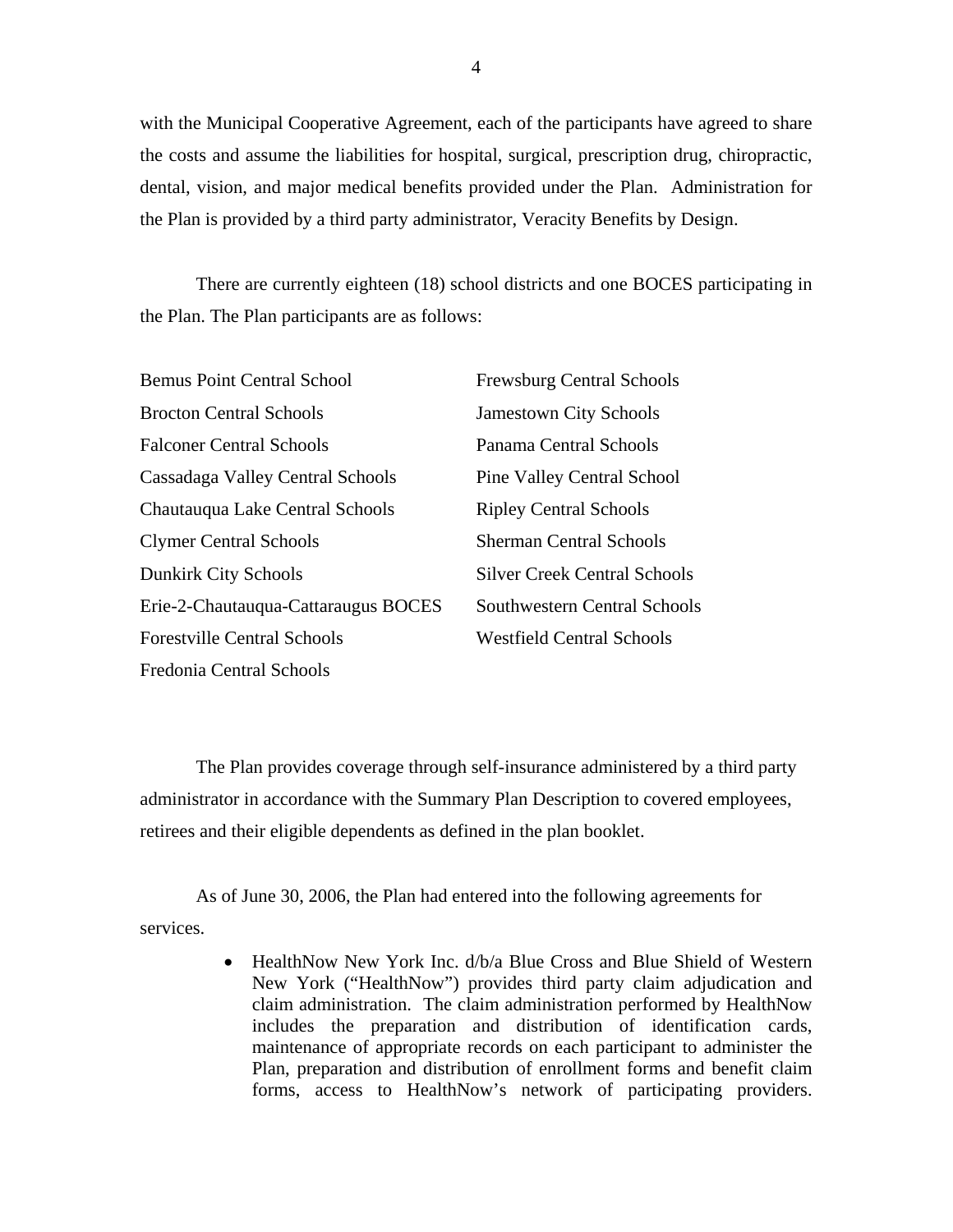HealthNow is also responsible for notifying the claimant of denials, the basis for the denial and the claimant's right to appeal the denial. In addition, HealthNow provides utilization review services for the Plan.

- Veracity Benefit Designs, Inc. ("VBD") performs consulting services for the Plan that includes updating the SPD, providing local health care trends, monitoring plan administration to ensure claims are paid in accordance with the cooperative Plan Document. In addition, VBD provides compliance services that include filing Quarterly and Annual statements, corresponding with the NYSID and facilitating audits. VBD, also develops benefit plan announcements, prepares plan packets consisting of plan details and enrollment applications, claim forms, claim filing instructions and contact information. It also provides access to benefit counselors to resolve claim and coverage issues and assist in the grievance and appeal procedure.
- Express Scripts, Inc. ("ESI") and Express Scripts Senior Care, Inc. ("Senior Care") provide pharmacy benefits administration services to the Plan.

 ESI is a pharmacy benefit manager (PBM) and Senior Care is a wholly owned subsidiary of ESI that provides rebate and reporting services to Medicare D plans. ESI provides pharmacy network contracting, claims processing, mail and specialty pharmacy, rebate contracting and formulary management services to the Plan. ESI, also provides first level of review of written request for appeal from members or participating pharmacies that consists of ministerial verification that claim(s) were processed in accordance with the Plan's benefits package member eligibility, benefit verification, location of pharmacies or other member concerns.

- Vision Service Plan, Inc. ("VSP") is a tpa for the group vision care plan offered by the Plan. VSP enrolls eligible enrollees and provide the Plan with vision care brochures that summarize the terms and conditions of the vision plan. In addition, VSP will provide access to its network of member doctors defined as an optometrist or ophthalmologist licensed and otherwise qualified to practice vision care that have contracted with VSP. VSP also furnishes benefit authorization prior to the covered person obtaining plan benefits from a member doctor. Vision services may be received from any licensed optometrist, ophthalmologist, or dispensing optician, whether member doctors or non-member providers. Services received from non-member providers are reimbursed according to a fee schedule less any applicable co-payment. VSP provides utilization review services to the Plan relative to such vision benefits.
- The Guardian Life Insurance Company of America ("Guardian") provides a dental administrative service only ("ASO") contract to the Plan. The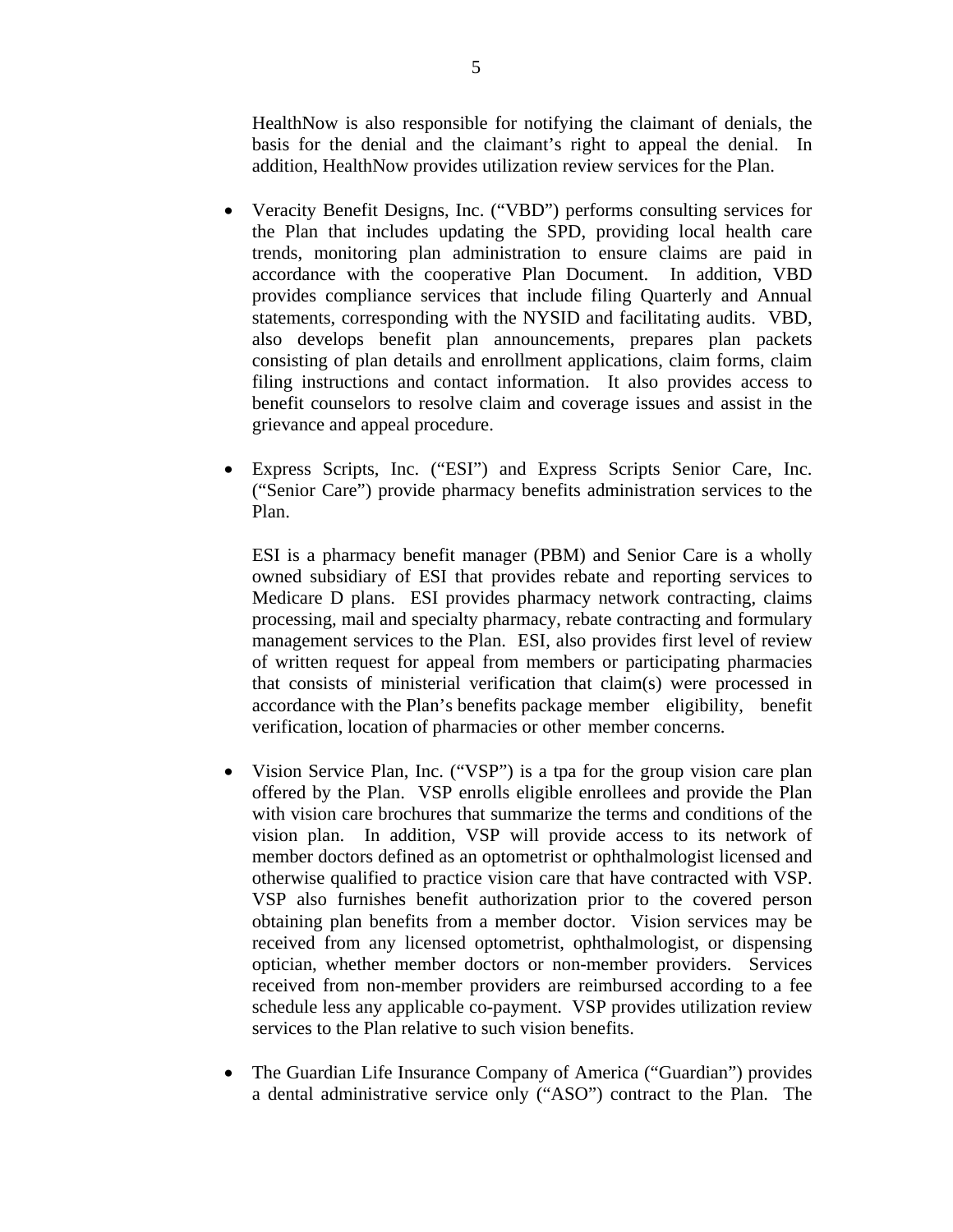<span id="page-7-0"></span>administrative services provided under this contract include assisting in the design of the Plan's dental benefit structure, providing eligibility determinations for program benefits, processing claims, providing access to network providers, and performing utilization review services. In addition, Guardian furnishes the Plan with benefit booklets, enrollment cards, claim forms, and other supplies for the administration of the dental benefit plan.

- Milliman, Inc. ("Milliman") performs general actuarial services for the Plan including the Actuarial Attestation for Medicare Part D.
- Damon & Morey, Attorneys at Law, LLP provide outside General Counsel services to the Plan.
- Bahgat & Laurito-Bahgat, CPAs, P.C. provides financial attestation services to the Plan.

On November 1, 2001, the Plan was issued a Certificate of Authority pursuant to Article 47 of the New York State Insurance Law. The Certificate of Authority authorizes the Plan to conduct the business of a municipal cooperative health benefit plan in Chautauqua County of this state.

#### **A. Management**

Pursuant to the Municipal Cooperative Agreement and its by-laws, management of the Plan is vested in the Governing Board comprised of one representative from each participating school district, including BOCES. The governing board of the Plan as of June 30, 2006 was as follows:

Bemus Point Central School Albert D'Attilio, 3980 Dutch Hollow Road, Superintendent Bemus Point, New York 14712

Erie 2 – Chautauqua – Robert Guiffreda, Cattaraugus BOCES Superintendent 8685 Erie Road, Angola, New York 14006

#### **Municipal Corporation Community Board Member and Title**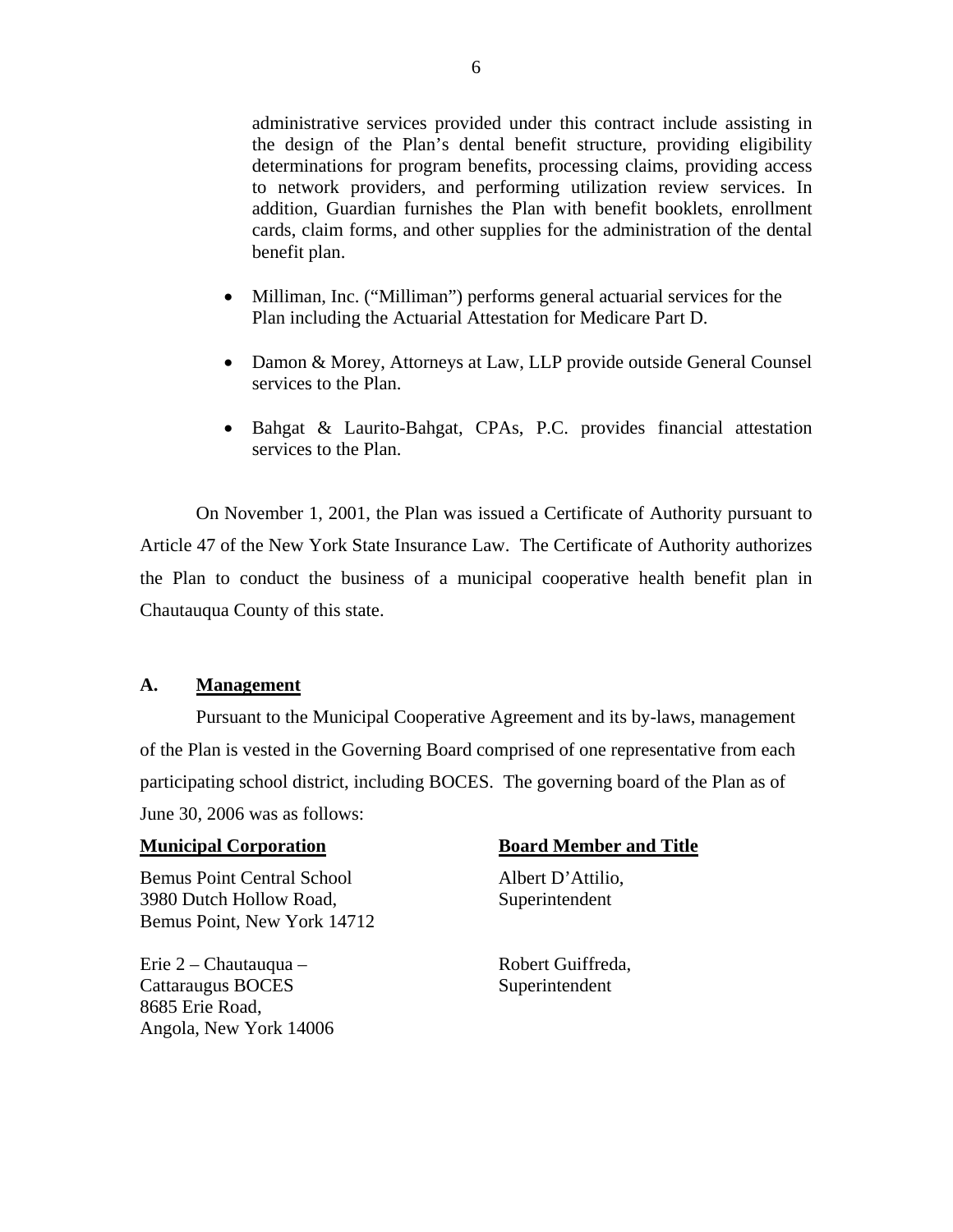Brockton C.S.D. 138 West Main Street, Brockton, New York 14716

Cassadaga Valley C.S.D. P.O. Box 540, Route 60, Brockton, New York 14716

Chautauqua Lake C.S.D. 100 North Erie Street, Mayville, New York 14757

Clymer C.S.D. P.O. Box 580, East Main Street Clymer, New York 14724

Dunkirk City School District 620 Marauder Drive, Dunkirk, New York 13139

Falconer C.S.D. 2 East Avenue, Falconer, New York 14733

Forestville Central Schools 4 Academy Street Forestville, NY 14062

Fredonia Central Schools East Main Street, Fredonia, New York 14063

Frewsburg Central Schools 26 Institute Street, Frewsburg, New York 14738

Jamestown City Schools 200 East 4th Street, Jamestown, New York 14701

Panama Central Schools 41 North Street, Panama, New York 14701 Jack Skahill, Superintendent

John Brown, Superintendent

Benjamin Spitzer, Superintendent

Ralph Wilson, Superintendent

Carl Militello, Superintendent

Jane Fosberg, Superintendent

John O'Connor, Superintendent

Charles Pegan, Superintendent

Stephen Vanstrom, Superintendent

Raymond Fashano, Superintendent

Carol Hay, Superintendent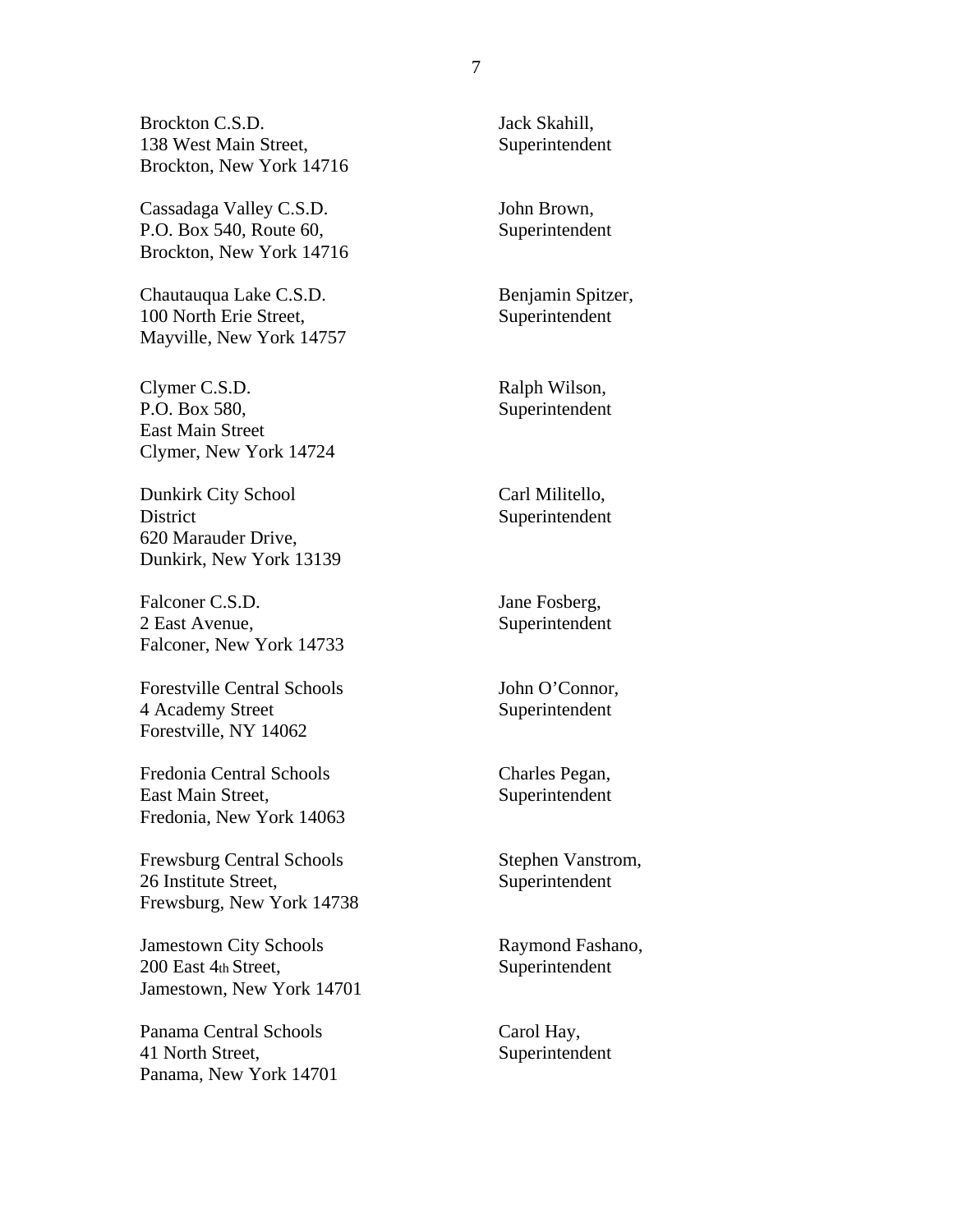| <b>Pine Valley Central School</b><br>7827 Rt. 83                                                   | Vincent J. Vecchiarella,<br>Superintendent |
|----------------------------------------------------------------------------------------------------|--------------------------------------------|
| South Dayton, NY 14138                                                                             |                                            |
| <b>Ripley Central Schools</b><br>P.O. Box 688,<br>12 North State Street,<br>Ripley, New York 14775 | Dr. John Hamels,<br>Superintendent         |
| <b>Sherman Central Schools</b><br>P.O. Box 950,<br>127 Park Street,<br>Sherman, New York 14781     | Dr. Howard Ferguson,<br>Superintendent     |
| <b>Silver Creek Central Schools</b><br>P.O. Box 270,<br>Silver Creek, New York 14136               | David Kurzawa,<br>Superintendent           |
| <b>Southwestern Central Schools</b><br>600 Hunt Road, W.E.<br>Jamestown, New York 14701            | Daniel George,<br>Superintendent           |
| <b>Westfield Central Schools</b><br>203 East Main Street<br>Westfield, New York 14787              | Laura Chabe,<br>Superintendent             |

According to the By-Laws, the Governing Board shall meet quarterly and call special meetings at any time upon 72 hours written notice. The governing board scheduled regular quarterly meetings during the period under examination. The minutes of all meetings of the governing board were reviewed. All such meetings were well attended.

The principal officers of the Plan, as of June 30, 2006, were as follows:

| <b>Officers</b>      | <b>Title</b>            |
|----------------------|-------------------------|
| Debra McAvoy         | Chairperson & President |
| <b>Brett Agett</b>   | Secretary               |
| <b>Charity Mucha</b> | Treasurer               |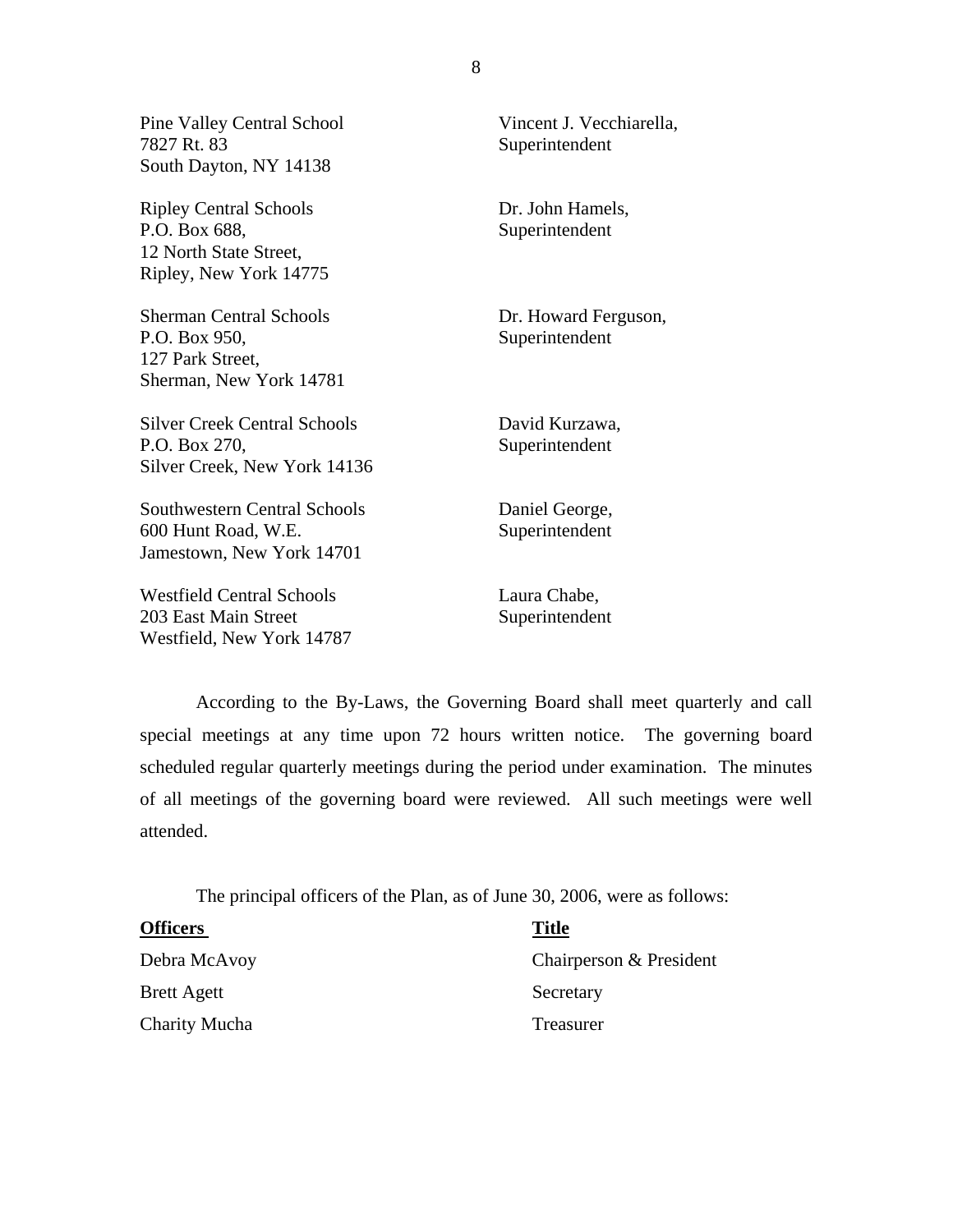The Chief Financial Officer is covered by a fidelity bond with a minimum value of \$2,000,000.

The Board of Governors has designated Virginia C. McEldowney, Esq. as the Plan's Attorney-in-Fact..

#### **B. Territory and Plan of Operation**

The Plan provides health benefits in the Chautauqua County within New York State. The Plan's enrollment as of June 30, 2006 was 4,154. The Plan's enrollment increased moderately during fiscal years 2002-2006 as follows:

| 2002  | 2003  | 2004  | 2005           | 2006  |
|-------|-------|-------|----------------|-------|
| 3,485 | 3,766 | 3,769 | 3.983          | 4.154 |
|       |       |       |                | 4.29% |
|       |       |       | 0.08%<br>8.06% | 5.68% |

#### **C. Reinsurance**

At June 30, 2006, the Plan had the following reinsurance program for eligible benefits under terms of the Plan Agreement in effect with an authorized reinsurer.

| <b>Type</b>              | Limits                                          |
|--------------------------|-------------------------------------------------|
| Excess of loss one layer | 100% of excess of \$200,000, unlimited coverage |
|                          | per contract holder                             |

During the examination period, the Plan discontinued its aggregate stop loss reinsurance coverage without obtaining a waiver as required by New York Insurance Law sections  $4707(a)(1) & (2)$ .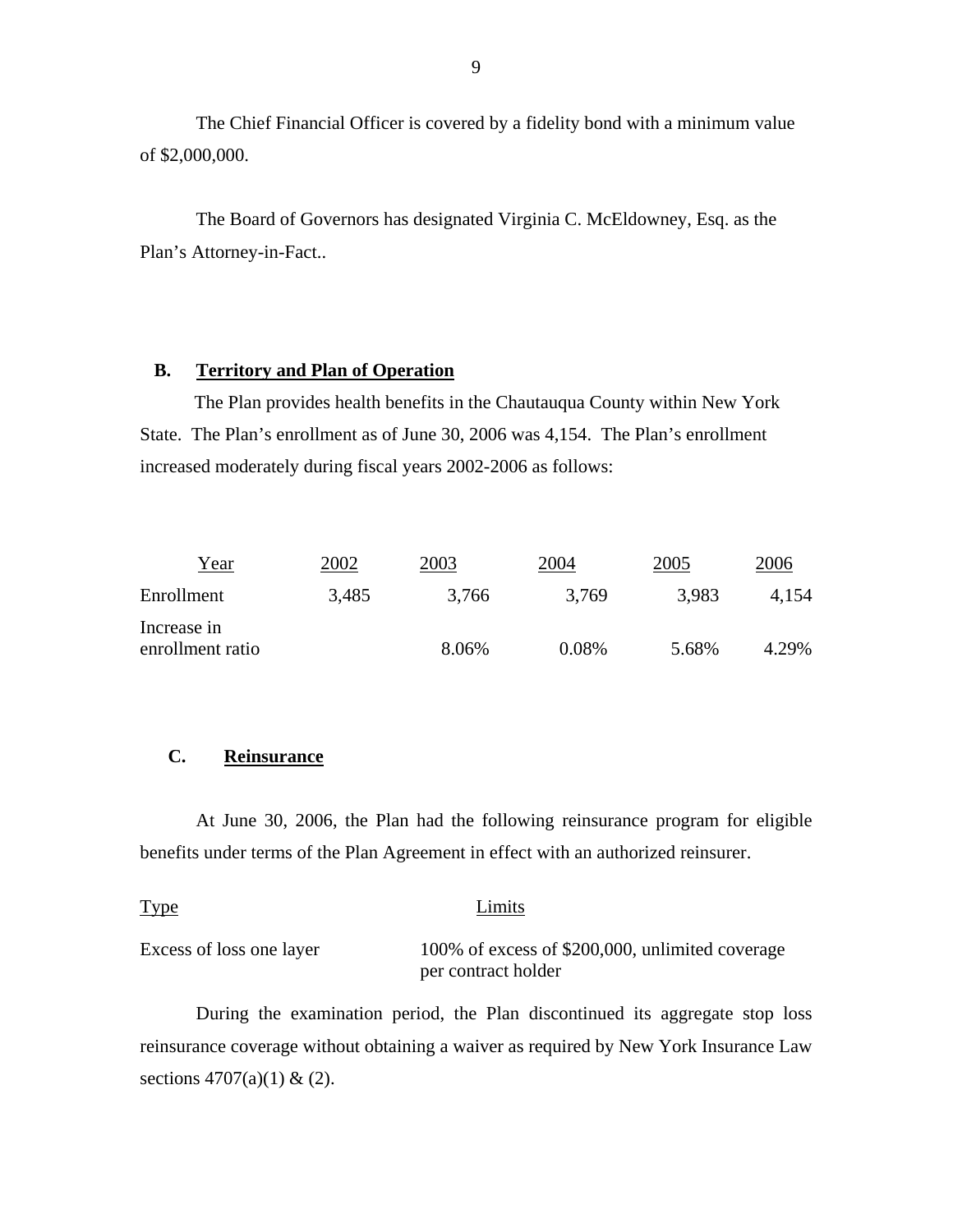It is recommended that the Plan submit a request for waiver of maintenance of aggregate stop loss reinsurance coverage to this Department or maintain such aggregate stop loss reinsurance coverage in accordance with Section 4707(a)(1)&(2) of the New York Insurance Law.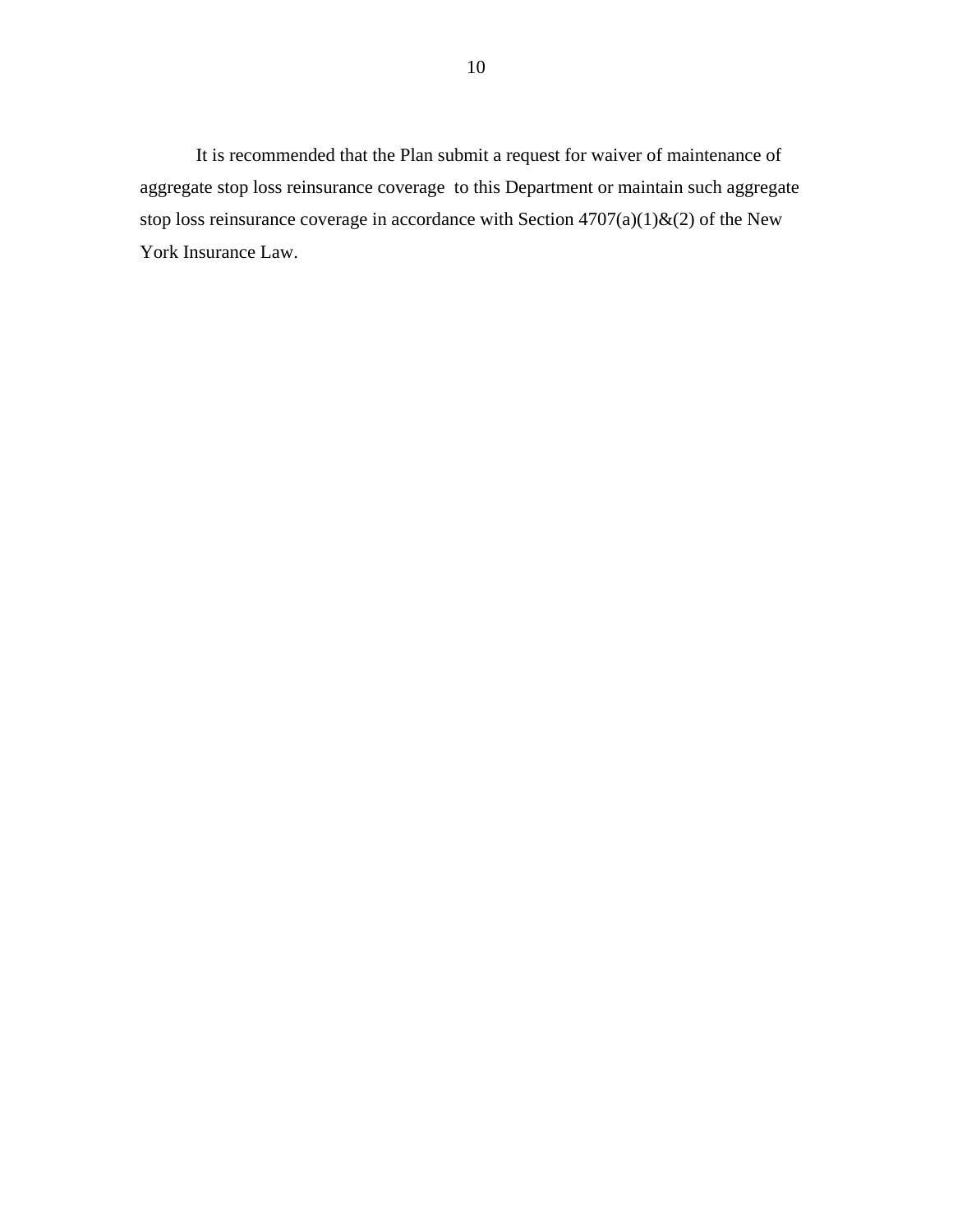## **4. FINANCIAL STATEMENTS**

# A. BALANCE SHEET

The following shows the assets, liabilities and net worth as determined by this examination and as reported by the Plan as of June 30, 2006.

| Assets                              |                  |                                         |                        |
|-------------------------------------|------------------|-----------------------------------------|------------------------|
|                                     | Ledger<br>Assets | <b>Not</b><br>Admitted<br><b>Assets</b> | <b>Admitted Assets</b> |
| Cash and Equivalents                | \$14,549,953     |                                         | \$14,549,953           |
| <b>Total Assets</b>                 | \$14,549,953     |                                         | \$14,549,953           |
| Liabilities                         |                  |                                         |                        |
| Accounts payable                    |                  |                                         | \$0                    |
| Claims payable<br>Unearned premiums |                  |                                         | 8,413,029<br>421,696   |
| <b>Total Liabilities</b>            |                  |                                         | \$8,834,725            |
| <b>Net Worth</b>                    |                  |                                         |                        |
| Contingency reserves                |                  |                                         | \$<br>1,586,409        |
| Retained earnings/Fund balance      |                  |                                         | 4,128,819              |
| Total net worth                     |                  |                                         | \$5,715,228            |
| Total liabilities and net worth     |                  |                                         | \$14,549,953           |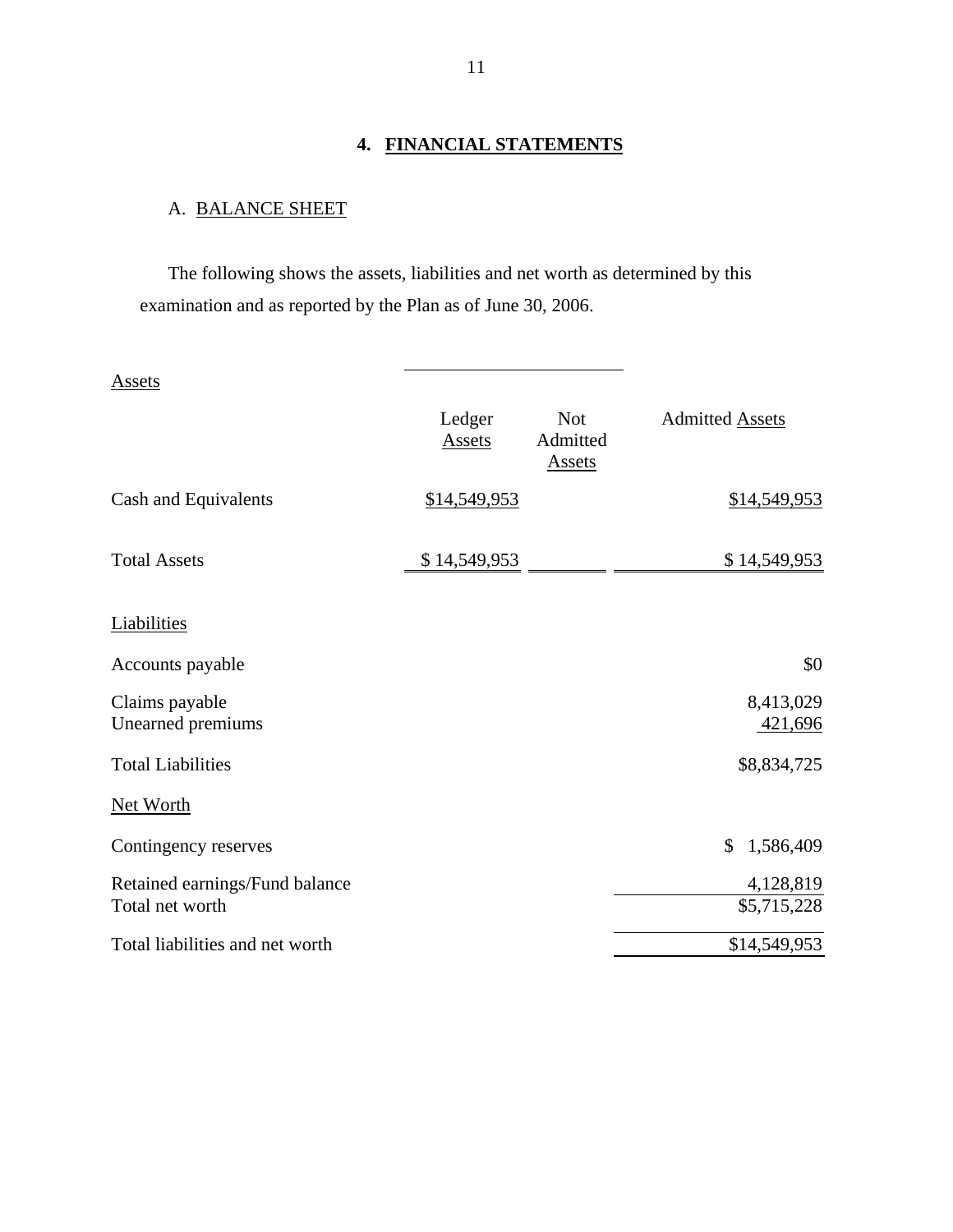# B. Statement of revenues and expenses

Net worth increased \$3,068,938 during the period from January 1, 2001 to June 30, 2006, detailed as follows:

# **Revenues:**

| Premiums (basic) community rated<br>Investment                         | \$134,238,795<br>1,472,910              |
|------------------------------------------------------------------------|-----------------------------------------|
| Total revenues                                                         | \$135,711,705                           |
| <b>Expenses:</b>                                                       |                                         |
| Hospital and medical<br>Drug<br>Aggregate Write-ins for Other Expenses | \$82,411,383<br>36,516,458<br>2,341,373 |
| <b>Total Medical and Hospital</b>                                      | \$121,269,214                           |
| <b>Administration:</b>                                                 |                                         |
| Total administrative expenses                                          | \$11,147,533                            |
| Total expenses                                                         | \$132,416,747                           |
| Net income                                                             | <u>\$3,294,958</u>                      |

## C. Net Worth

Net worth per Examination On-Organization  $$2,646,292$ 

| Increases   | Decreases |             |
|-------------|-----------|-------------|
| \$3,294,958 |           |             |
| 677,032     |           |             |
|             |           |             |
|             | \$292,255 |             |
|             | 610,797   |             |
|             |           | \$3,068,938 |
|             |           |             |
|             |           | \$5,715,230 |
|             |           |             |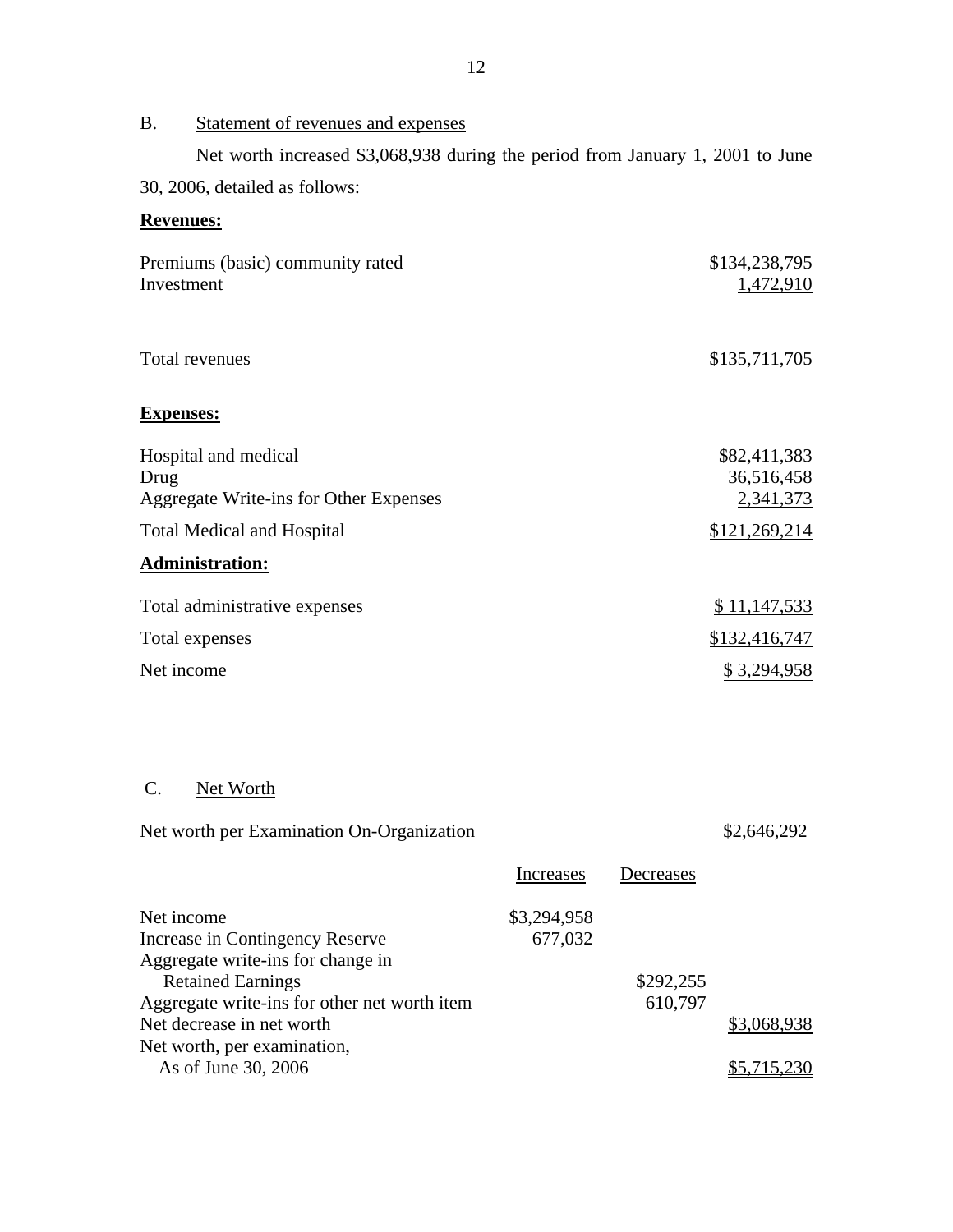#### **5. CLAIMS PAYABLE**

<span id="page-14-0"></span>The examination liability of \$8,413,029 is the same as the amount reported by the Plan as of June 30, 2006.

The examination analysis was conducted in accordance with generally accepted actuarial principles and practices and was based on statistical information contained in the Plan's internal records and in its filed annual statements.

#### **6. MARKET CONDUCT ACTIVITIES**

In the course of this examination, a review was made of the manner in which the Plan conducts its business practices and fulfills its contractual obligations to subscribers and claimants. The review was general in nature and is not to be construed to encompass the more precise scope of a market conduct examination.

The general review was directed at practices of the Plan in the following areas:

Claims processing Rating Policy Forms and Benefits Complaints, Grievances and Appeals

#### **A. Claims Processing and payment practices**

The Plan has contracted with HealthNow NY, Inc. d/b/a Blue Cross and Blue Shield of Western NY ("BCBSWNY") a third party claims administrator. BCBSWNY processes medical claims and administer prescription drug claims not eligible to be paid by the Plan's PBM, Express Scripts.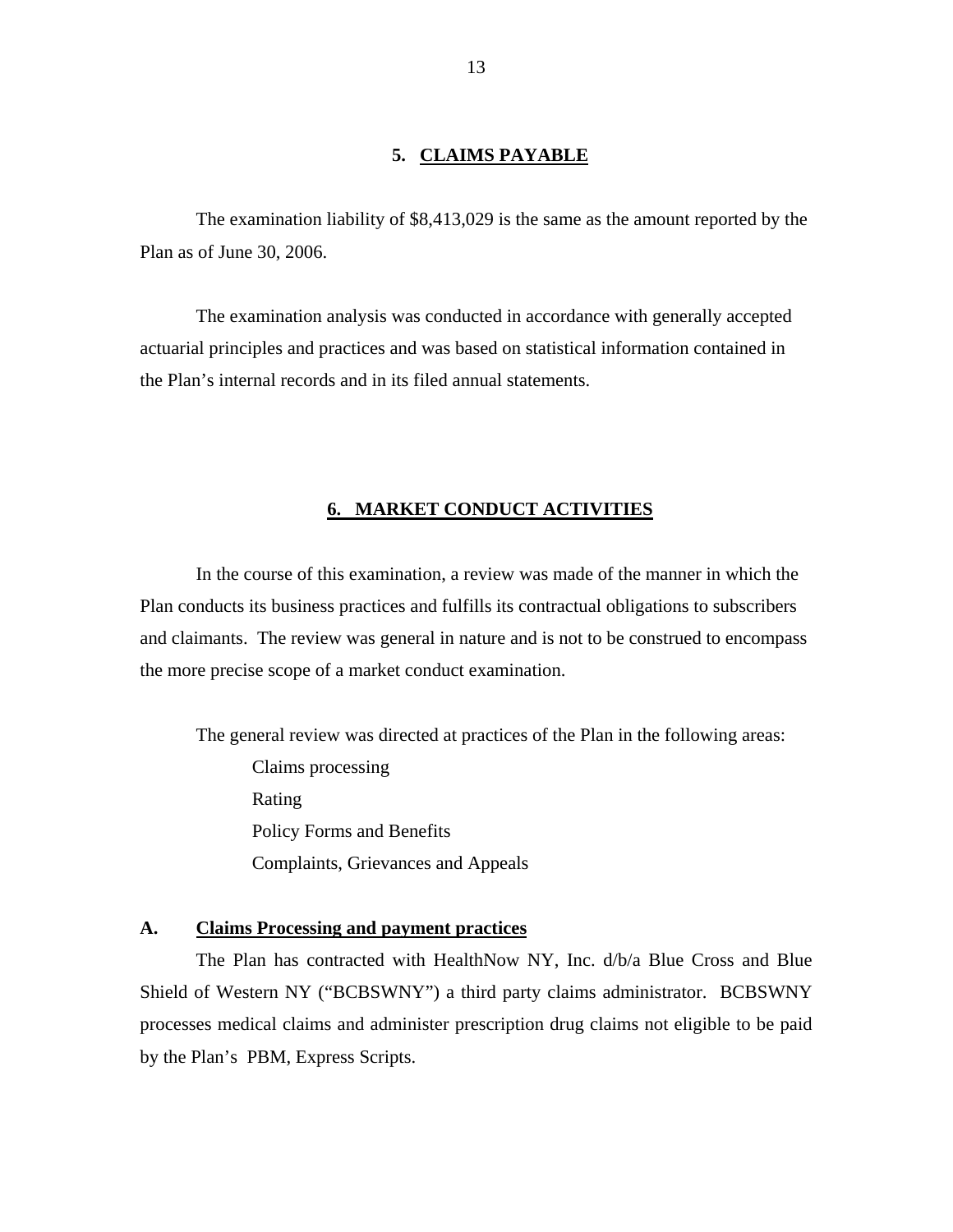#### **1. Claim Attribute Sample**

A review of claims processed during July 1, 2005 through June 30, 2006 was conducted. The claims review was performed using a statistical sampling methodology covering the claims processed during the aforementioned period, to evaluate the overall accuracy and compliance environment of the Plan's claims processing.

A statistical random sampling process was performed using ACL for Windows© an auditing software program. The sampling methodology was devised to test various attributes deemed to be necessary for the successful processing of claims and to reach conclusions about all predetermined attributes, individually or on a combined basis. Two random samples, a hospital claims sample and medical claims sample, each of 167 paid claims was reviewed.

For purposes of this analysis, claim is defined by BCBSWNY as the total number of items submitted by a single provider within a single claim form that is reviewed and entered into the claim processing system. The basis of the Department's statistical sample of claims is the summary of all lines on a claim into a one line roll-up. During the review of claims processing it was determined that no errors in the attributes selected for review existed in the sample. This represents a billed claim payment and benefit accuracy rate of 100% on paid claims within the hospital claims sample and medical claims sample.

#### **2. Claim payment practices**

A review of claim payment practices involved generating two random samples, a claims paid over 45 days sample, and a denied claims sample, each of 167 claims. The review was performed at the Plan's third party claims administrator BCBSWNY. It is the Health Bureaus' position that a clean claim that is not settled within 45 calendar days constitutes a claim that has not been settled within a reasonable and timely manner. Several instances of claim payments exceeding reasonable and timely claim settlement of

14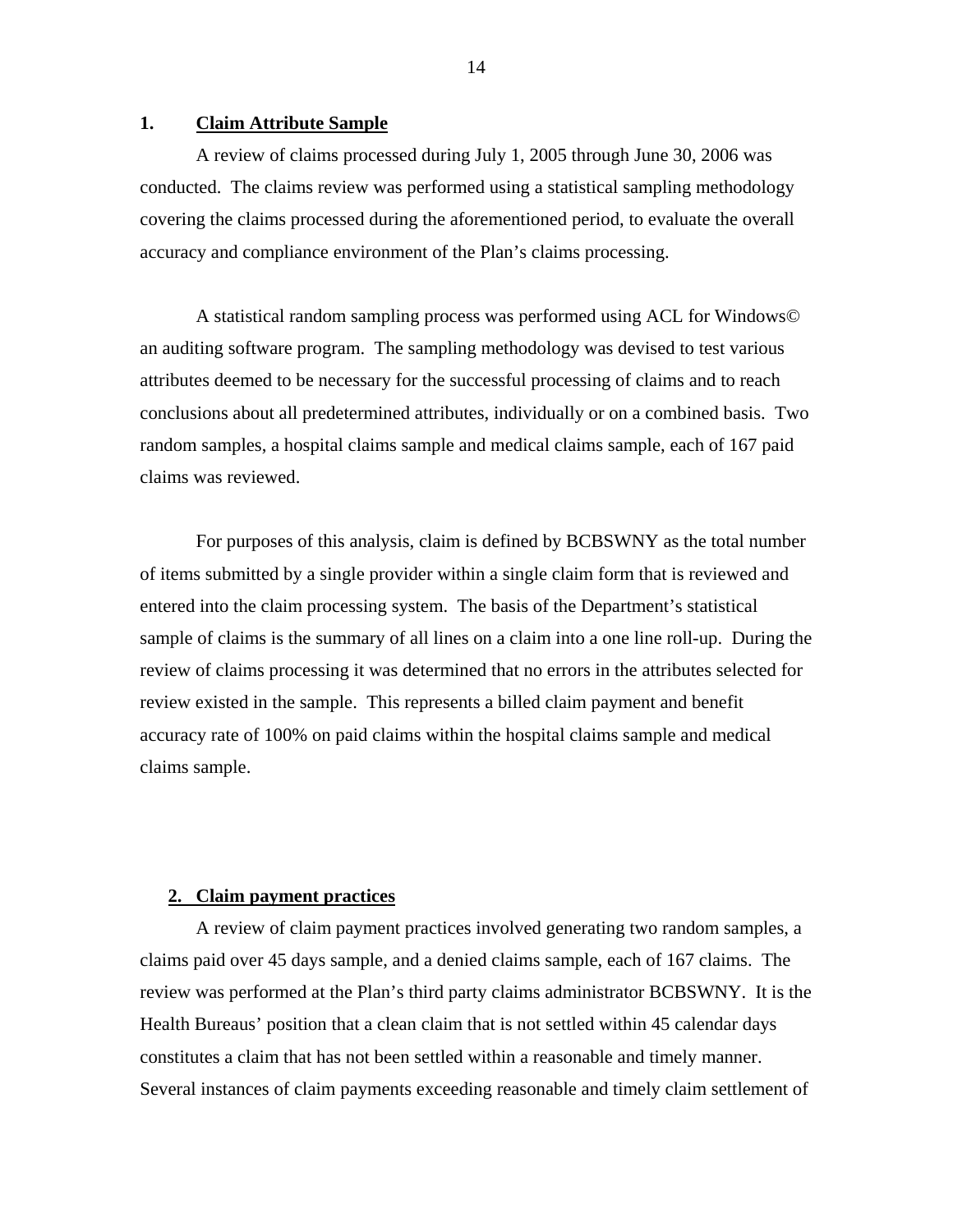45 calendar days constitute a business practice. The claims paid over 45 day sample was limited to the review of 121 claims and uncovered 24 instances regarding timely payment of claims classified as follows:

| <b>Rationale for classification</b>                                                                                                                           | <b>No. of Claims</b>  |
|---------------------------------------------------------------------------------------------------------------------------------------------------------------|-----------------------|
| Benefit payment delayed since it is<br>not the Plan's business practice to pay<br>partially on a claim and request<br>information on the other service lines. | 3                     |
| Payment error due to benefit matrix<br>(service rule) being in error.                                                                                         | 8                     |
| Payment applied to deductible in error<br>since PCP listing was not updated.                                                                                  | $\mathcal{D}_{\cdot}$ |
| Payment applied to coinsurance in<br>error since a basic service was<br>misclassified as major medical.                                                       | 1                     |
| Payment error since service was<br>erroneously classified as out-of-<br>network.                                                                              | 1                     |
| Claim processing error that resulted in<br>timely limits being exceeded                                                                                       | 9                     |

It is recommended the Plan process all clean claims and all claim service lines which are not in dispute within 45 days.

The latter recommended business practice revision to the Plan's claims processing procedure is intended to reduce the delay in payment relative to the undisputed portions of claims.

A 30 day denied sample was reviewed to determine if claims were being processed incorrectly, denied wrongfully or denied without the proper notification of the reason for denial being provided to the subscriber or provider. The 30 day denied claims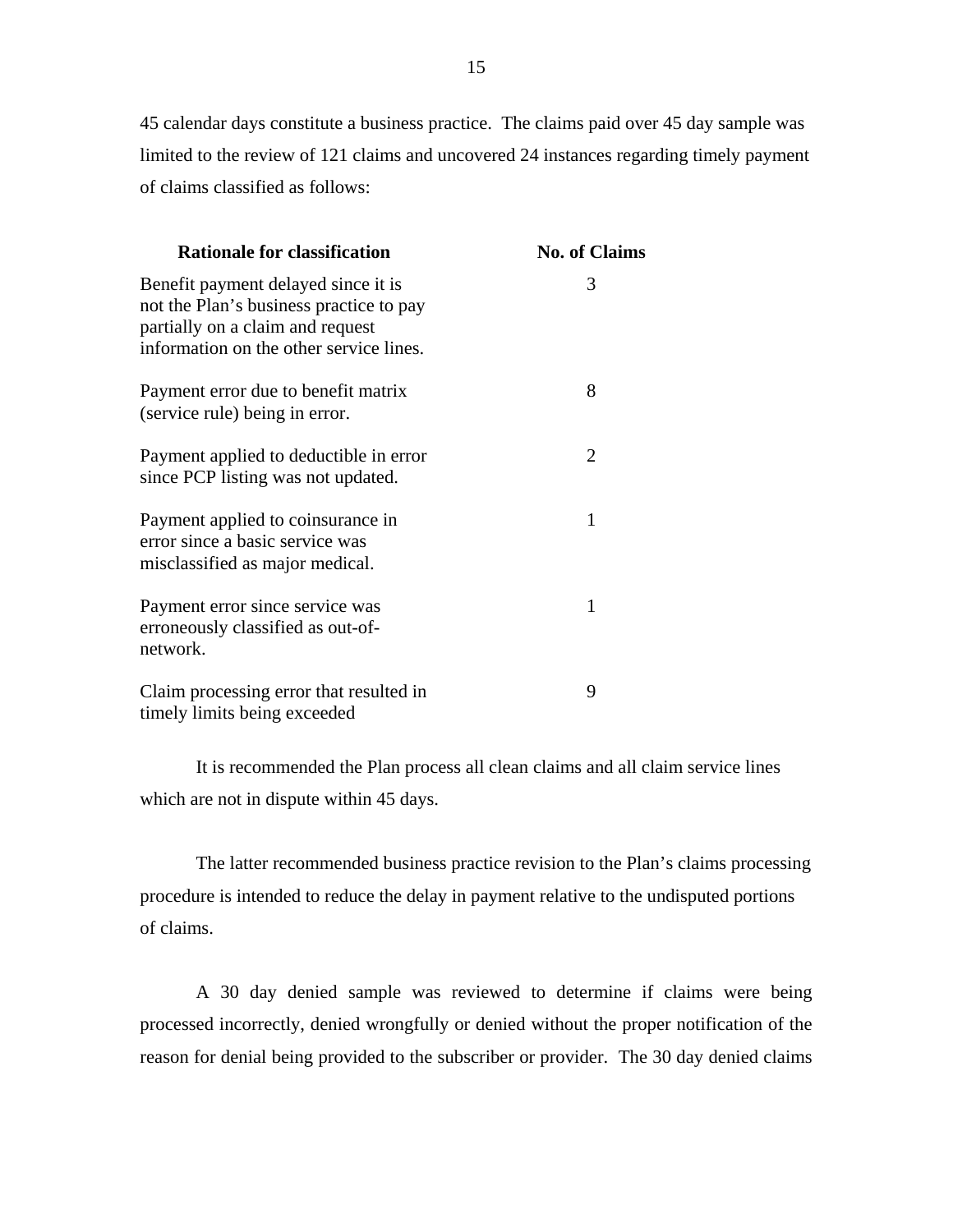sample was limited to the review of 91 claims that uncovered 19 instances of improper claims adjudication classified as follows:

| <b>Rationale for classification</b>                                             | <b>No. of Claims</b> |
|---------------------------------------------------------------------------------|----------------------|
| Claim processed in error                                                        | 13                   |
| Benefit matrix (payment rate) was<br>incorrect.                                 | 4                    |
| Payment error since service was<br>improperly classified as out-of-<br>network. |                      |
| Mental health service denied as<br>clinical visit                               |                      |

It was noted that the HealthNow, Inc. d/b/a BCBSWNY employees assigned to process claims on the Plan's behalf are not licensed claims adjusters in accordance with Section  $2102(a)(1)$  of the New York Insurance Law. Section  $2101(g)(1)$  of the New York Insurance Law defines an adjuster as follows:

> "(g) In this article "adjuster" means any "independent adjuster"…as defined below:

> (1) the term "independent adjuster" means any person, firm, association or corporation who, or which, for money, commission or any other thing of value, acts in this state on behalf of an insurer in the work of investigating and adjusting claims arising under insurance contracts issued by such insurer as are incidental to such claims and also includes any person who for compensation or anything of value investigates and adjusts claims on behalf of any independent adjuster…"

Section  $2102(a)(1)$  of the New York Insurance Law states in part:

"(a)(1) No person, firm, association or corporation shall act as an…insurance adjuster in this state without having authority to do so by virtue of a license issued and in force pursuant to the provisions of this chapter."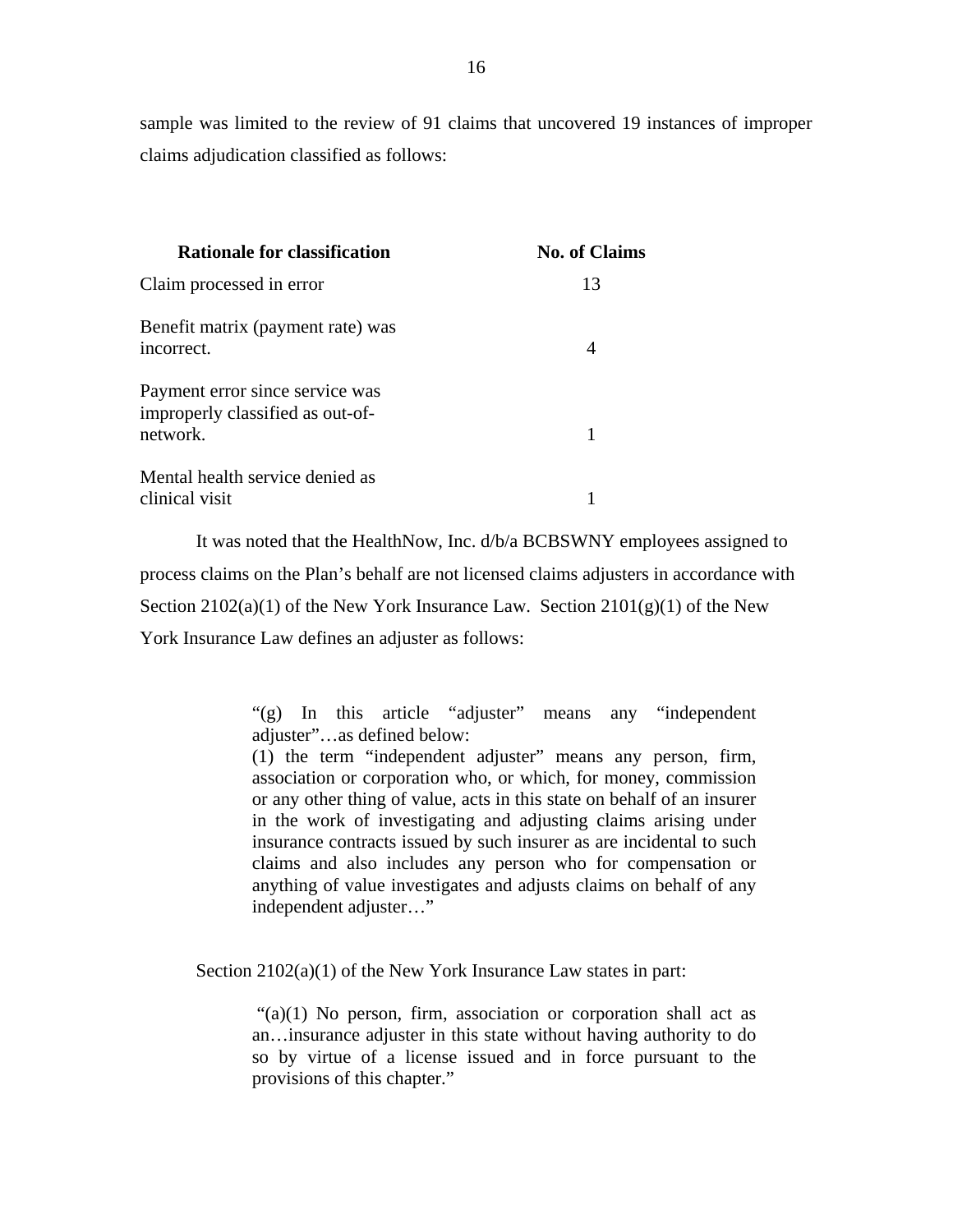<span id="page-18-0"></span>Section 2108(a)(3) of the New York Insurance Law states in part:

"(a)(3) No adjusters shall act on behalf of an insurer unless licensed as an independent adjuster…."

 BCBSWNY adjust claims on the Plan's behalf, that those employees, who perform claim It is recommended that, if it is the intention of the Plan to continue to have adjusting services on behalf of the Plan, be licensed as independent adjusters in accordance with Sections  $2102(a)(1)$  and  $2108(a)(3)$  of the New York Insurance Law.

#### **B. Rating**

The Plan receives contributions from its plan participants on behalf of covered employees, retirees and dependents on a monthly basis. This contribution is based on employee classification (single or family). Contribution rates are based on recommendations made by the Plan's actuarial consultant.

#### **C. Policy Forms / Benefits**

During the review of sales practice it was determined the Plan did not obtain approval from the New York State Insurance Department prior to offering the PPO product and POS product as required by section 4709(b) of the New York Insurance Law. Subsequently, the POS product received approval. However, the Plan is currently in the process of obtaining approval of the PPO product. .

Section 4709(b) of the New York Insurance Law states in part,

"…b) the summary plan description shall be subject to regulation as if it were a health insurance subscriber certificate…"

It is recommended the Plan obtain New York State Insurance Department approval prior to offering any new products including any amended policy forms or riders in accordance with Section 4709(b) of the New York Insurance Law.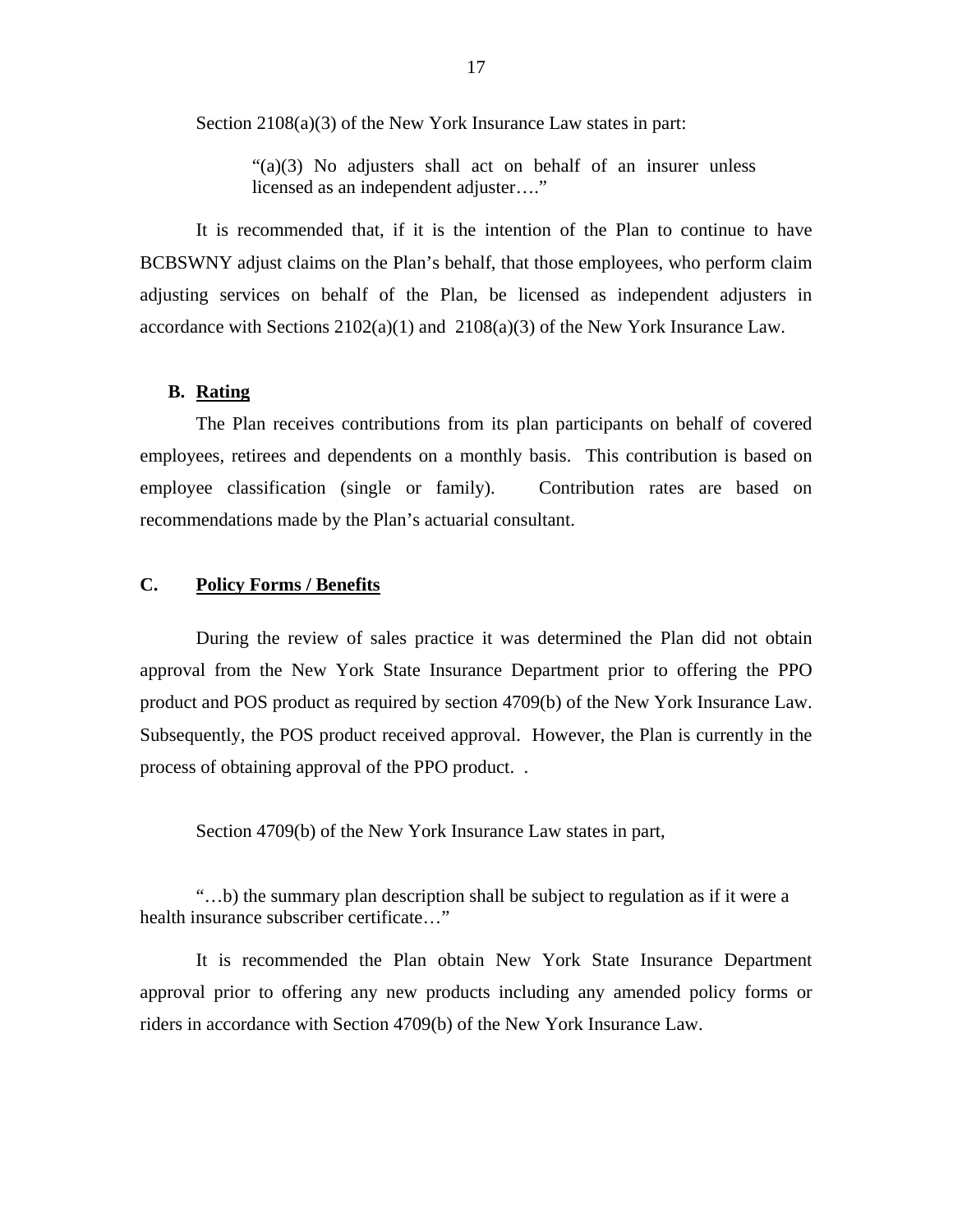<span id="page-19-0"></span>A provider network does not exist in all geographic areas where the Plan's POS product is marketed. This coverage limitation needs to be fully and fairly disclosed to all prospective subscribers offered the POS product. The SPD can be amended to provide for this disclosure.

It is recommended the Plan amend its Summary Plan Description to disclose the fact that the Plan's provider network does not exist in all geographic areas where the Plan's POS product is marketed.

#### **D. Complaints, Grievances, Utilization Review and Appeals**

The Plan has, as yet, received no complaints through the New York State Insurance Department. A procedure has been established in the event that any complaints are submitted.

HealthNow Inc. d/b/a BCBSWNY is deemed to be a utilization review agent of the Plan since it performs utilization review services for the Plan. However, neither the Plan nor any of its' third party administrators filed its utilization review procedures with the Department in accordance with New York Insurance Law section 4704(a)(8) that states as follows:

"the municipal cooperative health benefit plan …established a fair and equitable process of claims review, dispute resolution and appeal procedures including arbitration of rejected claims…which are satisfactory to the superintendent.

It is recommended the Plan file its utilization review procedures with the New York State Insurance Department in accordance with Section 4704(a)(8) of the New York Insurance Law.

Grievance and appeal procedures are summarized in the plan booklets that are issued to the plan members.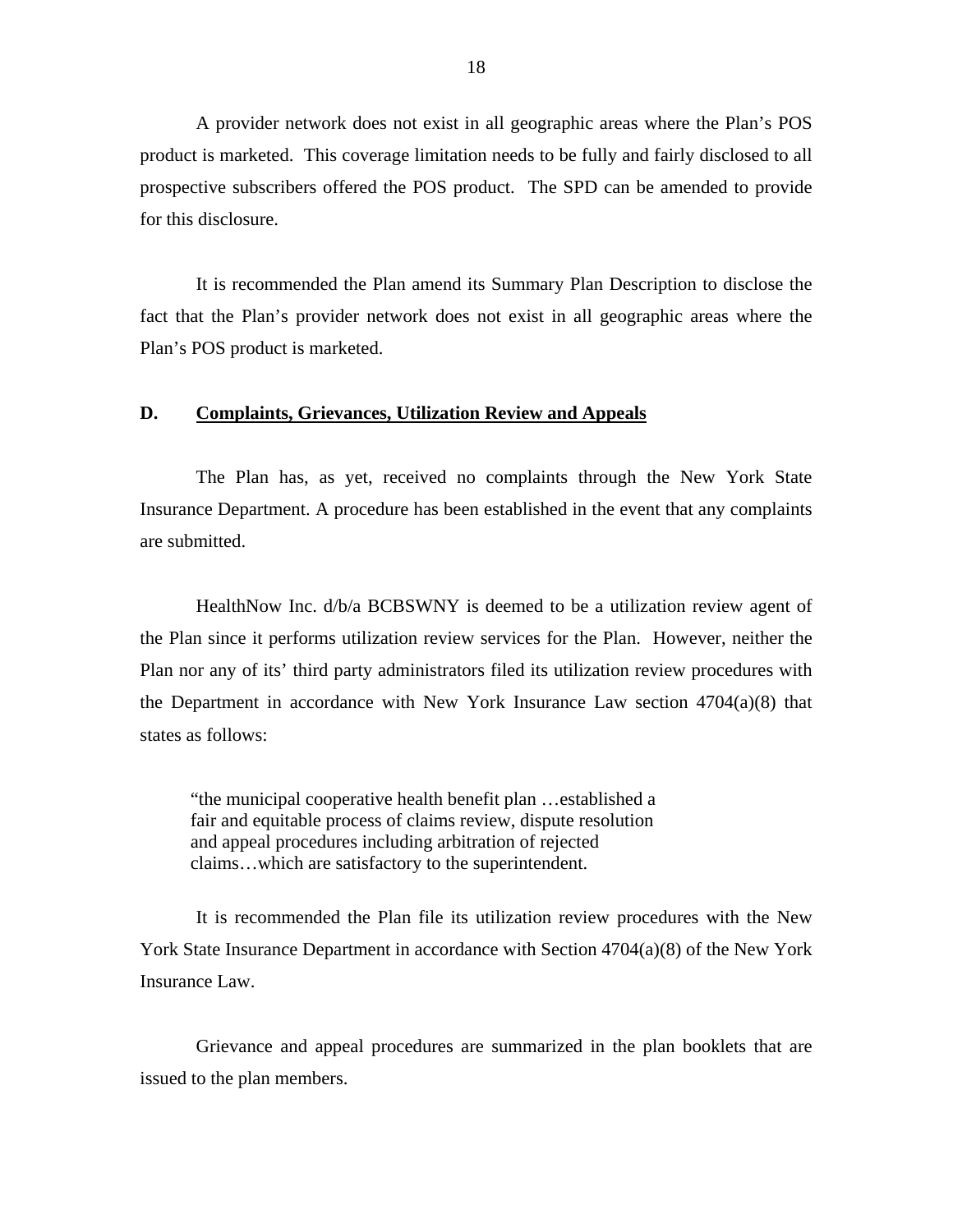### **7. COMPLIANCE WITH REPORT ON ORGANIZATION**

<span id="page-20-0"></span>The report on organization included seven recommendations detailed as follows (the page number refers to the report on organization):

| ITEM.                 |                                                                                                                                                                                                                                                            | PAGE NO. |
|-----------------------|------------------------------------------------------------------------------------------------------------------------------------------------------------------------------------------------------------------------------------------------------------|----------|
| $\mathsf{A}$ .        | It is recommended that the Plan amend its stop loss<br>contracts to include the wording prescribed by<br>Section $1308(a)(2)(A)(i)$ of the New York Insurance<br>Law.<br>The Plan has complied with this recommendation.                                   | 7        |
| <b>B.</b>             | It is recommended that the Plan maintain signed<br>administrative services agreements with its third<br>party administrators relative to its medical $\&$ hospital<br>benefits and its vision benefits.<br>The Plan has complied with this recommendation. | 8        |
|                       |                                                                                                                                                                                                                                                            |          |
| $\mathcal{C}_{\cdot}$ | It is recommended that the Plan maintain its bank<br>reconciliation workpaper(s) within its financial<br>report supporting workpapers<br>The Plan has complied with this recommendation.                                                                   | 10       |
| D.                    | It is recommended that the Plan, in the future,<br>complete Schedule C of its New York Data<br>Requirements filed annual statement.                                                                                                                        | 10       |

The Plan has complied with this recommendation.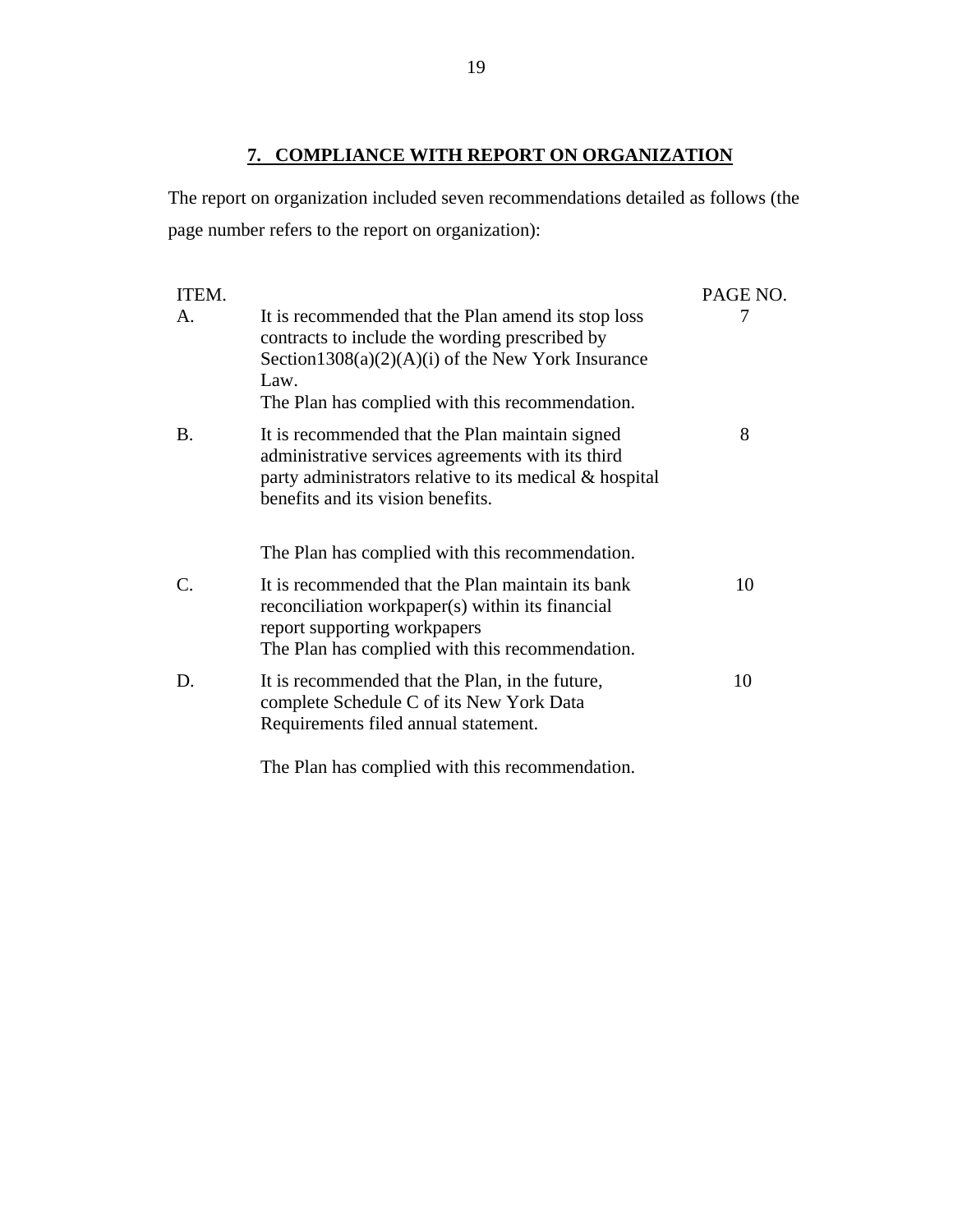# <span id="page-21-0"></span>**8. SUMMARY OF COMMENTS AND RECOMMENDATIONS**

#### ITEM PAGE NO.

#### A. **Reinsurance**

It is recommended that the Plan submit a request for waiver 10 of maintenance of aggregate stop loss reinsurance coverage to this Department or maintain such aggregate stop loss reinsurance coverage in accordance with Section 4707(a)(1) & (2) of the New York Insurance Law.

#### **Market Conduct**

# **B.** Market Conduct Conduct Claim processing and payment practices

- i It is recommended the Plan process all clean claims and all 15 claims service lines which are not in dispute within 45 days.
- adjusters in accordance with Sections  $2102(a)(1)$  and  $2108(a)(3)$  of the New York Insurance Law. ii It is recommended that, if it is the intention of the Plan to 17 continue to have BCBSWNY adjust claims on the Plan's behalf, that those employees, who perform claim adjusting services on behalf of the Plan, be licensed as independent

#### **C. Policy Forms and Benefits**

- i It is recommended the Plan obtain New York State 17 Insurance Department approval prior to offering any new products including any amended policy forms or riders in accordance with Section 4709(b) of the New York Insurance Law.
- ii It is recommended the Plan amend its' Summary Plan 18 Description to disclose the fact that the Plan's provider network does not exist in all geographic areas where the Plan's POS product is marketed.

#### D. **Complaints, Grievances, Utilization Review and Appeals**

It is recommended the Plan file its utilization review 18 procedures with the New York State Insurance Department in accordance with Section 4704(a)(8) of the New York Insurance Law.